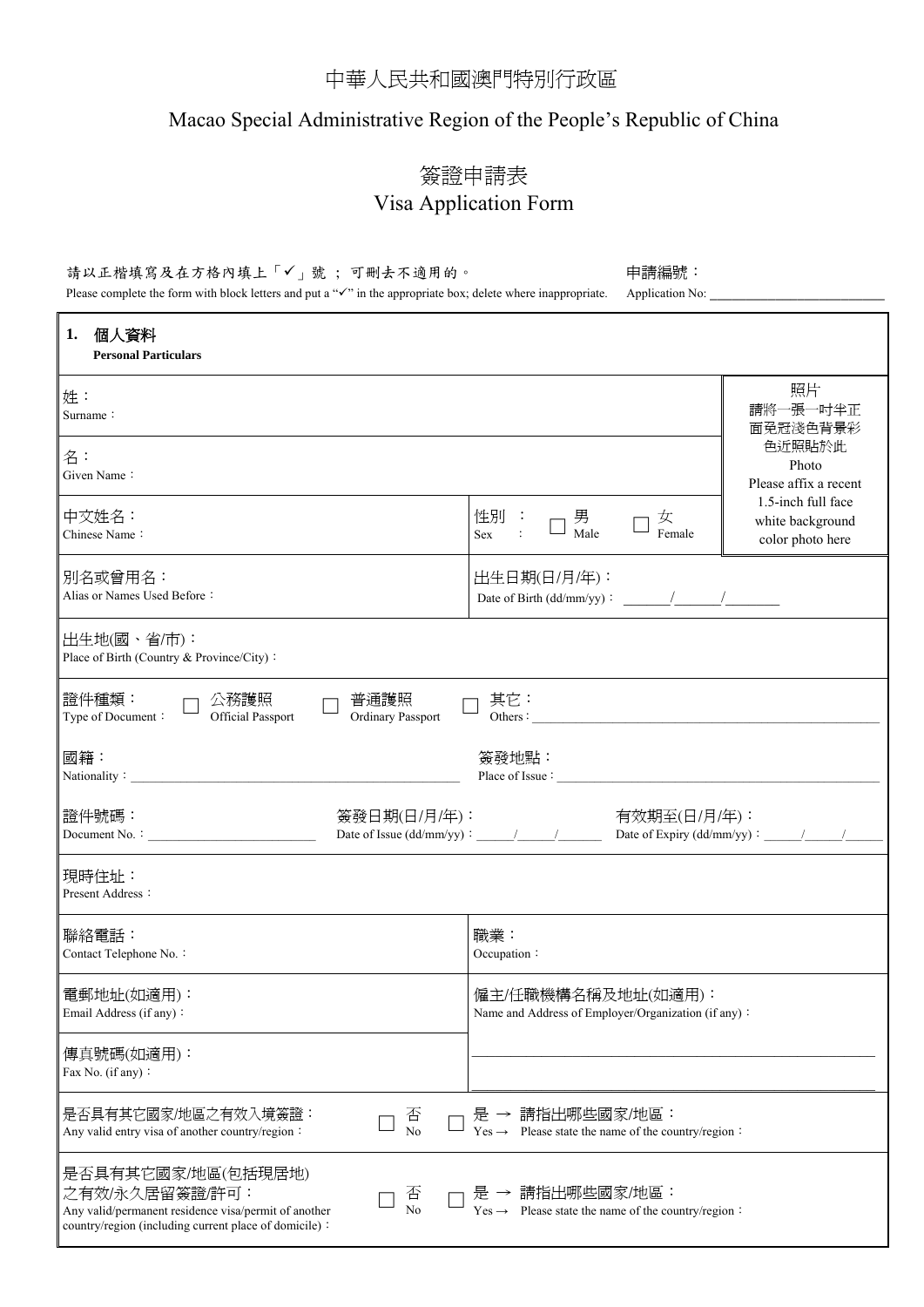| 2.              |                                                                                                                       | 訪澳資料<br><b>Information of Visit</b>                                         |  |  |                                                                                           |                                              |                                     |                                                                 |
|-----------------|-----------------------------------------------------------------------------------------------------------------------|-----------------------------------------------------------------------------|--|--|-------------------------------------------------------------------------------------------|----------------------------------------------|-------------------------------------|-----------------------------------------------------------------|
|                 |                                                                                                                       | 訪澳目的<br>Purpose of Visit                                                    |  |  |                                                                                           |                                              |                                     |                                                                 |
|                 |                                                                                                                       | 旅遊/探親<br>Leisure/Family Visit                                               |  |  | 工作<br>Employment                                                                          |                                              |                                     | 以外地僱員家屬身份留澳<br>Stay in Macao as family of a non-resident worker |
|                 |                                                                                                                       | 投資/商務<br>Investment/Business Visit                                          |  |  | 就讀(澳門高等院校)<br>Study (at higher institutes in Macao)                                       |                                              |                                     | 依親居留<br>Residence on Dependant Basis                            |
|                 |                                                                                                                       | 官方訪問<br>Official Visit                                                      |  |  | 宗教或學術交流/培訓<br>Religious or Academic Exchange/Training                                     |                                              |                                     | 其它:<br>Others:                                                  |
|                 |                                                                                                                       | 在澳親屬/聯絡人資料(如適用)<br>Particulars of Relative/Contact Person in Macao (if any) |  |  |                                                                                           |                                              |                                     |                                                                 |
| 姓名:<br>Name:    |                                                                                                                       |                                                                             |  |  | <u> 1989 - Johann John Stone, mars and deutscher Stone († 1951)</u>                       | 電話:                                          |                                     |                                                                 |
| 國籍:             |                                                                                                                       |                                                                             |  |  |                                                                                           | 職業:                                          |                                     | Occupation:                                                     |
| 地址:<br>Address: |                                                                                                                       |                                                                             |  |  | <u> 1989 - Johann John Stein, marwolaethau (b. 1989)</u>                                  | 持有澳門居留/逗留證件<br>Macao Residence Document Held |                                     | 種類:<br>Type:                                                    |
|                 |                                                                                                                       |                                                                             |  |  | the control of the control of the control of the control of the control of the control of |                                              |                                     | 編號:<br>$No.$ :                                                  |
|                 |                                                                                                                       | 擬申請澳門簽證類別:<br>Type of Macao Visa Proposed                                   |  |  | 3個月內1次進出境有效,每次停留期14天<br>Valid for single journey of 14 days within 3 months               |                                              |                                     |                                                                 |
|                 | to Apply:<br>3個月內2次進出境有效,每次停留期14天<br>$\Box$ Valid for double journeys within 3 months, 14 days of stay per<br>journey |                                                                             |  |  |                                                                                           |                                              | 擬首次抵澳日期:<br>Proposed Date of Entry: |                                                                 |
|                 | 半年內多次進出境有效,每次停留期14天<br>Valid for multiple journeys within 6 months, 14 days of stay<br>per journey                    |                                                                             |  |  |                                                                                           |                                              |                                     |                                                                 |
|                 |                                                                                                                       | 其他聲明事項:                                                                     |  |  |                                                                                           |                                              |                                     |                                                                 |
|                 |                                                                                                                       | Other Issues to Declare:                                                    |  |  |                                                                                           |                                              |                                     |                                                                 |
|                 |                                                                                                                       |                                                                             |  |  |                                                                                           |                                              |                                     |                                                                 |
|                 |                                                                                                                       |                                                                             |  |  |                                                                                           |                                              |                                     |                                                                 |
|                 |                                                                                                                       |                                                                             |  |  |                                                                                           |                                              |                                     |                                                                 |
|                 |                                                                                                                       |                                                                             |  |  |                                                                                           |                                              |                                     |                                                                 |
|                 |                                                                                                                       |                                                                             |  |  |                                                                                           |                                              |                                     |                                                                 |
|                 |                                                                                                                       |                                                                             |  |  |                                                                                           |                                              |                                     |                                                                 |
|                 |                                                                                                                       |                                                                             |  |  |                                                                                           |                                              |                                     |                                                                 |
|                 |                                                                                                                       |                                                                             |  |  |                                                                                           |                                              |                                     |                                                                 |
|                 |                                                                                                                       |                                                                             |  |  |                                                                                           |                                              |                                     |                                                                 |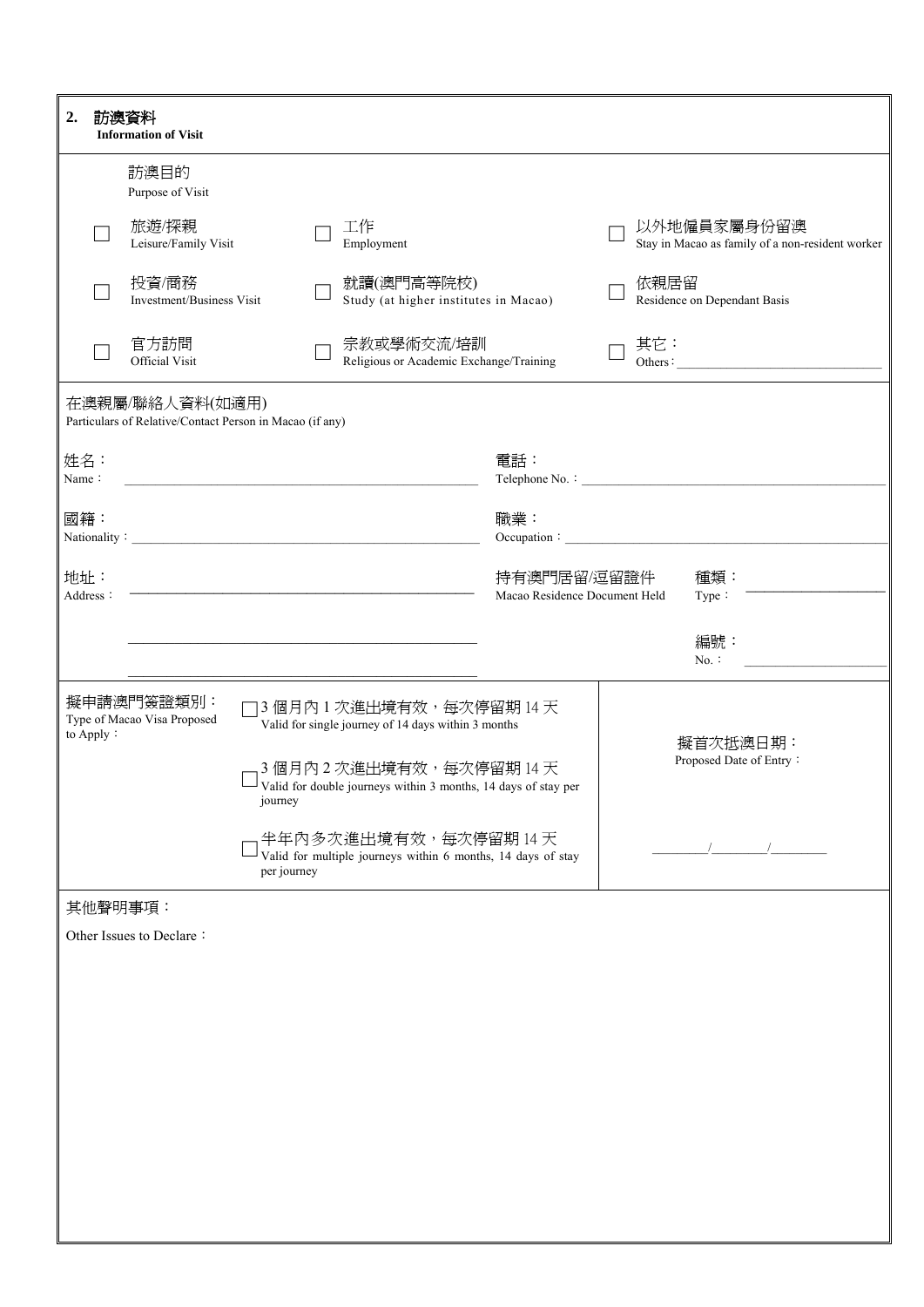| 3. 包括在申請人護照內的同行配偶/子女個人資料 (如同行配偶/子女是以個人的護照來澳,則須另外填寫申請表格)<br>Particulars of Accompanying Spouse/Children Included in Applicant's Passport<br>(Separate application form is required for any accompanying spouse/children traveling on independent passport)                                                                            |  |                     |          |                        |                                                                                             |                                          |  |
|--------------------------------------------------------------------------------------------------------------------------------------------------------------------------------------------------------------------------------------------------------------------------------------------------------------------------------------|--|---------------------|----------|------------------------|---------------------------------------------------------------------------------------------|------------------------------------------|--|
| 姓<br>名<br>Full Name                                                                                                                                                                                                                                                                                                                  |  |                     |          | 出生地點<br>Place of Birth | 出生日期 (日/月/年)<br>Date of Birth (dd/mm/yy)                                                    | 性別<br>Sex                                |  |
|                                                                                                                                                                                                                                                                                                                                      |  |                     |          |                        |                                                                                             | 男<br>女<br>F<br>$\overline{M}$            |  |
|                                                                                                                                                                                                                                                                                                                                      |  |                     |          |                        |                                                                                             | 男<br>女<br>F<br>M                         |  |
|                                                                                                                                                                                                                                                                                                                                      |  |                     |          |                        |                                                                                             | 男<br>女<br>F<br>$\mathbf{M}$              |  |
|                                                                                                                                                                                                                                                                                                                                      |  |                     |          |                        |                                                                                             | 男<br>女<br>$\overline{F}$<br>$\mathbf{M}$ |  |
| 4. 過往記錄 (包括申請人護照內的同行配偶/子女)<br>Previous Records (including the accompanying spouse/children included in applicant's passport)                                                                                                                                                                                                         |  |                     |          |                        |                                                                                             |                                          |  |
| 4.1 是否曾被拒絕簽發澳門簽證<br>Ever been refused a visa for entry to Macao                                                                                                                                                                                                                                                                      |  | 否<br>N <sub>o</sub> | 是<br>Yes |                        | 除 4.5 外,若選擇「是」,請具體說明相關情況:<br>If any of the answers in 4.1 to 4.4 is 'Yes', please specify : |                                          |  |
| 4.2 是否曾被拒絕進入澳門<br>Ever been refused entry to Macao                                                                                                                                                                                                                                                                                   |  | 否<br>N <sub>o</sub> | 是<br>Yes |                        |                                                                                             |                                          |  |
| 4.3 是否曾被驅逐出澳門<br>Ever been deported from Macao                                                                                                                                                                                                                                                                                       |  | 否<br>N <sub>o</sub> | 是<br>Yes |                        |                                                                                             |                                          |  |
| 4.4 在澳門或其它地方是否有犯罪紀錄<br>Any criminal record in Macao or other places                                                                                                                                                                                                                                                                  |  | 否<br>N <sub>o</sub> | 是<br>Yes |                        |                                                                                             |                                          |  |
| 4.5 是否曾到訪澳門<br>Ever visited Macao                                                                                                                                                                                                                                                                                                    |  | 否<br>No             | 是<br>Yes |                        |                                                                                             |                                          |  |
| 茲聲明在本申請表內所塡報資料完整及屬實<br>The information given in this application is complete and correct                                                                                                                                                                                                                                             |  |                     |          |                        |                                                                                             |                                          |  |
| 日期(日/月/年):                                                                                                                                                                                                                                                                                                                           |  |                     |          | 申請人簽署:                 | Applicant's Signature :                                                                     |                                          |  |
| 代理人:<br>Representative:                                                                                                                                                                                                                                                                                                              |  |                     |          |                        |                                                                                             |                                          |  |
| 本人(姓名)<br>以申請人之代理人身份作出本申請,本人詳細資料載於授權書內。<br>make this application on behalf of the applicant and my personal particulars are stated<br>I (name)<br>in the letter of authorization.                                                                                                                                                    |  |                     |          |                        |                                                                                             |                                          |  |
| 日期(日/月/年):<br>$\frac{1}{2}$ . The contract of $\frac{1}{2}$ , $\frac{1}{2}$ , $\frac{1}{2}$ , $\frac{1}{2}$ , $\frac{1}{2}$ , $\frac{1}{2}$ , $\frac{1}{2}$ , $\frac{1}{2}$ , $\frac{1}{2}$ , $\frac{1}{2}$ , $\frac{1}{2}$ , $\frac{1}{2}$ , $\frac{1}{2}$ , $\frac{1}{2}$ , $\frac{1}{2}$ , $\frac{1}{2}$ ,<br>Date $(dd/mm/yy)$ : |  |                     |          | 代理人簽署:                 |                                                                                             |                                          |  |

7